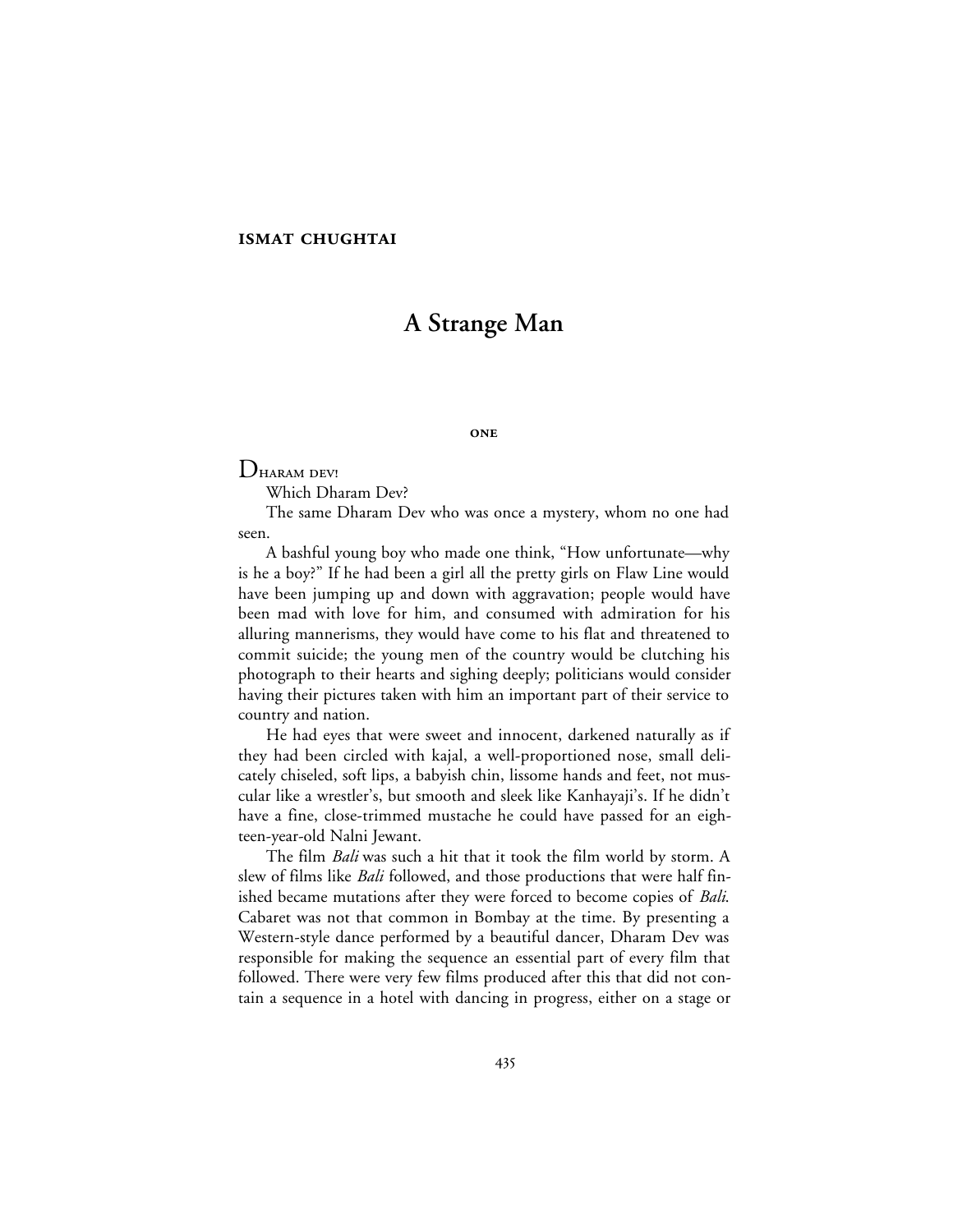between the tables. Western-style villains, or scoundrels engaged in smuggling or any other despicable trade, became integral to every film after *Bali.* Suddenly Dharam Dev rose from being a mystery to join the ranks of the best film directors.

When Ashok Kumar and Wacha breathed new life into the Bombay Talkies in 1946, it was as if the days of Himansu Rai had made a comeback. The atmosphere at the film studio resembled that of an academic or cultural institution. Many who were top-notch film stars at that time have now been forgotten, and many of today's renowned and top-notch stars then entered the compound of the Bombay Talkies only with the help of introductions and intercessions. The famous actors whom the public throngs to see today used to wander around in buses and trams in those days. Young hopefuls managed to make their way into the compounds of every large film studio where they waited around on benches all day long. Whenever a famous producer or a famous hero walked past they would immediately jump to attention. Many a young woman, now a celebrated star, would be found sitting patiently on a bench with a grandmother or her father, waiting for a meeting with Ashok Kumar or Wacha. That was the time when films that would cost upward of fifty lakhs to make today, could be completed for two-and-ahalf lakhs, newcomers could get into films with relative ease, and producers and directors considered it extremely demeaning to push their sons and daughters into films.

Things moved slowly in those days. Today, someone can become a star after just one film; producers form long queues at the homes of actors even before the film is released and immediately take these stars to the top. Dilip Kumar, Raj Kapoor and Dev Anand, on the other hand, only became famous after working in God knows how many films.

Madras plays a very important role in elevating film stars to bombastic heights and increasing their value to the extent that one sees. Whenever a star appears on the horizon, the Madras film industry instantly hijacks him and, within six months, the film with the new star is ready and is a hit. This star now demands the same rate in Bombay that he received from Madras. There was a time when the Bombay film industry slowly chewed and swallowed the Bengali film industry, but today the Madras film industry has caused Bombay to become bankrupt.

At one time the producers and directors of Bombay exhibited the same pomp and circumstance that one sees among members of the Madras industry. That was when every hero did not own his own company as he does now. These days, either the hero himself is the producer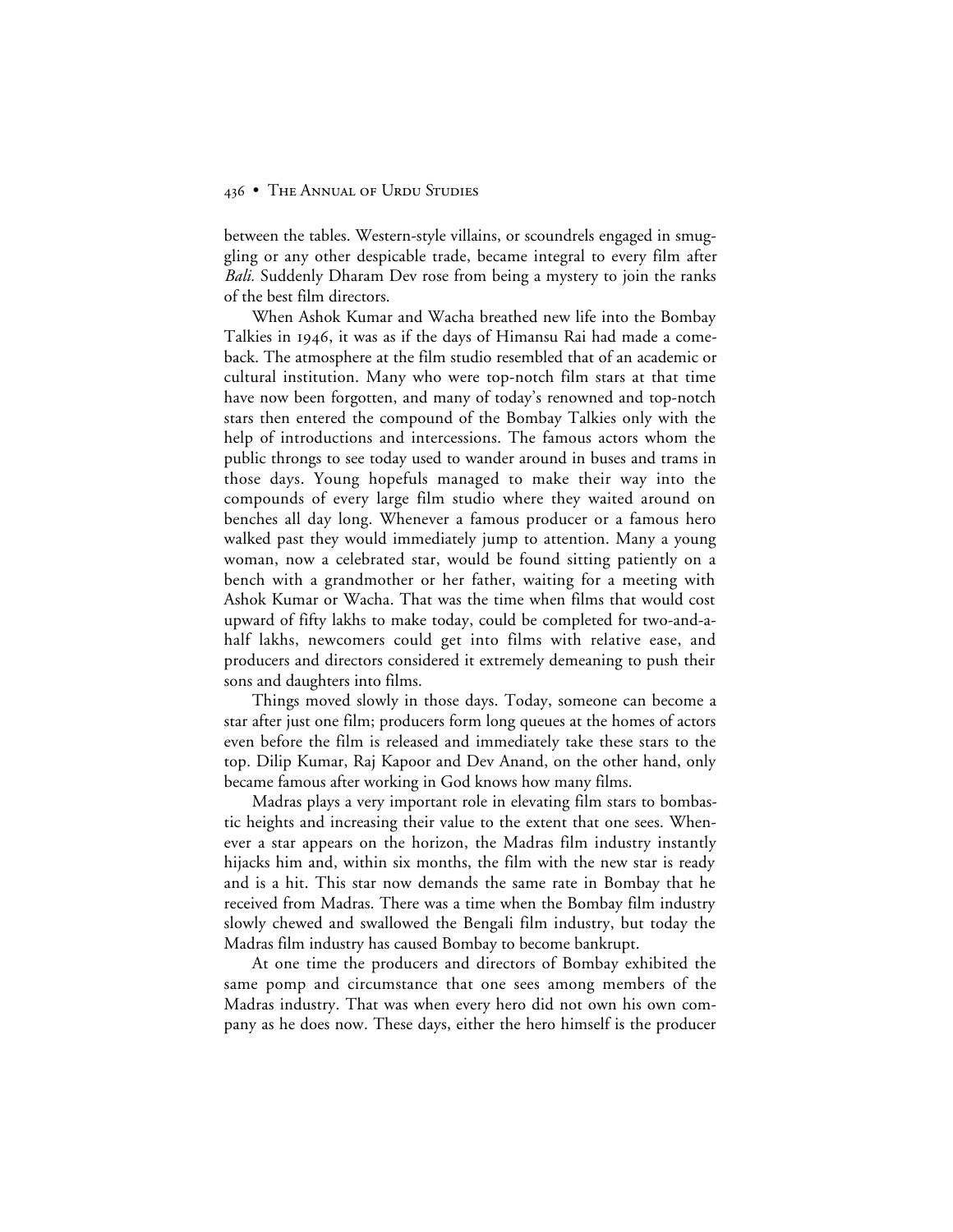and makes films with his own profits in mind, or a friend or relative of his helps to make the film a decent production. All other producers are just conscripts and, with the exception of maybe three or four, all depend on the assistance and generosity of the film stars and distributors to make films, and in the process they end up spinning like a top.

Now look at this—we were talking about Dharam Dev, weren't we? There was a time when he used to sit with other young men and women in the Bombay Talkies compound, perhaps lost in weaving the very dreams that later became reality after the release of his film *Bali.* There was an ancient tamarind tree in the Bombay Talkies compound. There were always more crows on it than tamarind pods and at its base there was a large circular platform. On the left was a canteen and separate rooms for the senior staff. But the gathering place for the young aspirants was this platform. Minor character actors, assistants, and people with nothing to do sat around on this platform. Rambunctious chats were commonplace. Geeta Bali was acting in a minor film called *Girls' School* in those days. Indupal was doing a bit role as a vamp in *Ziddi*. Madhubala had been selected for *Mahal*, but she hadn't become important enough to abandon the platform altogether. Lata's voice was going through trials and two songs in Geeta's (Dutt) voice had already been recorded. That was the time when Shamshad Begum, Amir Bai Karnatki and Mrs. Ghosh were extremely popular. Khan Mastana and Durrani were in, while Muhammad Rafi and Mukesh were not well known. Kishore Kumar's voice was being tested for a ghazal in *Ziddi.* Dev Anand was *Ziddi*'s hero, but he would sit among his peers. The crows in the tree and these men and women under it all chattered away like wild mynahs. Sitting off to one side, Dharam Dev would quietly smile to himself.

Indupal was very talkative. Kuldip Kaur longed to mingle with the platform-wallahs, but she was forced to think about her career. Still, that didn't keep her from probing Indupal for the latest gossip. And Indu unwittingly divulged secrets.

"Dilip Kumar and Kamini Kaushal's *Shaheed* is in progress."

"Kapla begins showing off the moment he sees Indu."

"Kishore Kumar makes Rooma laugh all the time." Rooma was playing the blind girl in *Mashaal* and she came to the studio whether she was shooting or not. Kishore Kumar always broke out in a sweat when Ashok Kumar happened to come along because he would start scolding him in Bangla.

"Geeta Bali isn't carrying on with anyone. She's a woman of loose morals and she just strings people along."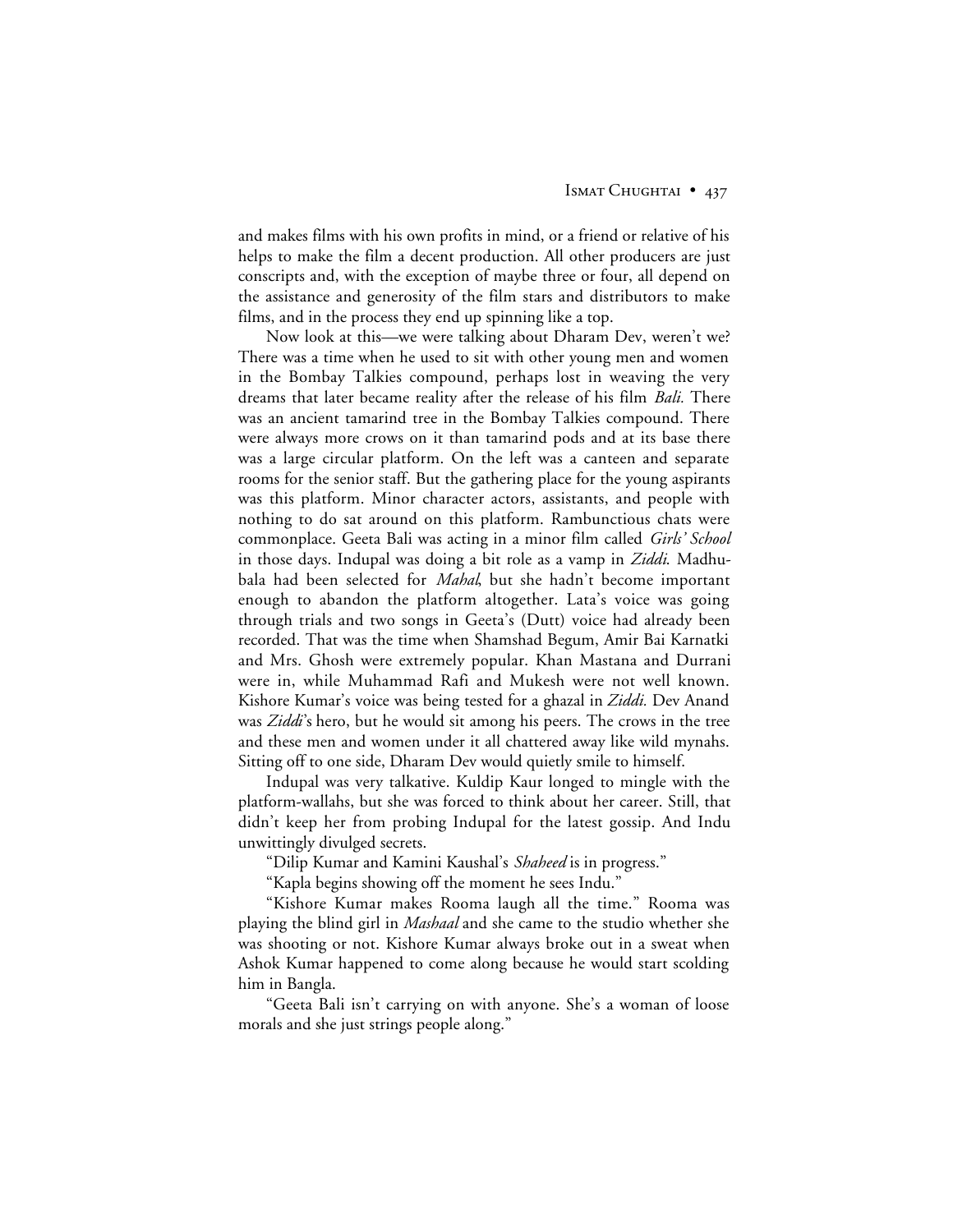"Dharam Dev doesn't talk to anyone except Mangala."

How many times in one's life does one fall in love?

And love was the very backbone of the film world. If a person doesn't know how to love, how can he present a love scene on the screen and if there are no love scenes how can films be successful?

Dharam Dev was an incorrigible lover. As Indu had said, he fell in love with every girl one by one, including Indu herself. But the fever abated as quickly as it rose. Frequently it so happened that he would be consumed by Geeta Bali in the morning and by nightfall, when it was time to leave, his mind would be filled with Madhubala. And when he appeared the next morning the slate would be completely clean; he had run into a Poona acquaintance at the station. But by midday Mangala's love had taken hold of him again. When Mangala's brother came to fetch her, Dharam Dev sat alone and soon found himself madly in love with Kamini Kaushal. But for some reason, he always came back to Mangala.

And then for a day and a half it was Mangala and Mangala alone. And perhaps she would have remained the one and only if Suriya hadn't shown up for a recording of her song. Every day of the recording Dharam Dev ignored his duties and circled the music room. Mangala made a show of her anger again and again, but the great lover did not budge. That day Mangala couldn't rehearse and finally her song was given to Lata.

When Suriya finished her recording and left, he returned to the platform where he sat forlornly, looking like an orphan. Perhaps he would have sat there like that forever if Mangala's eyelash hadn't slipped into her eye. If that eyelash hadn't gotten into her eye how would Dharam Dev have wiped her kajal-tinted tears with his pure white kurta front?

The song that Mangala recorded that day is a hit even now.

She had entered the industry as a singer, but her attractive dark Bengali looks, her long, curly tresses and heavy-lidded eyes became a nuisance for her. She hated acting. And Dharam Dev had not wavered in a long time. Madhubala was performing ravishing scenes, everyone was in love with her, but, steadfast like a rock, Dharam Dev was plunged only in thoughts of Mangala.

However, there was a sadness that enveloped Dharam Dev and which even Mangala's promises and vows couldn't remove. A sixth or seventh assistant director has no status or permanent responsibility; he's embedded in one place like a rock. Presence and absence, both are the same. The director is making a mistake on the set, but any kind of suggestion will result in instant dismissal. The hero is stiff, the heroine is giving everyone the run around, there's no recourse in sight and the frustration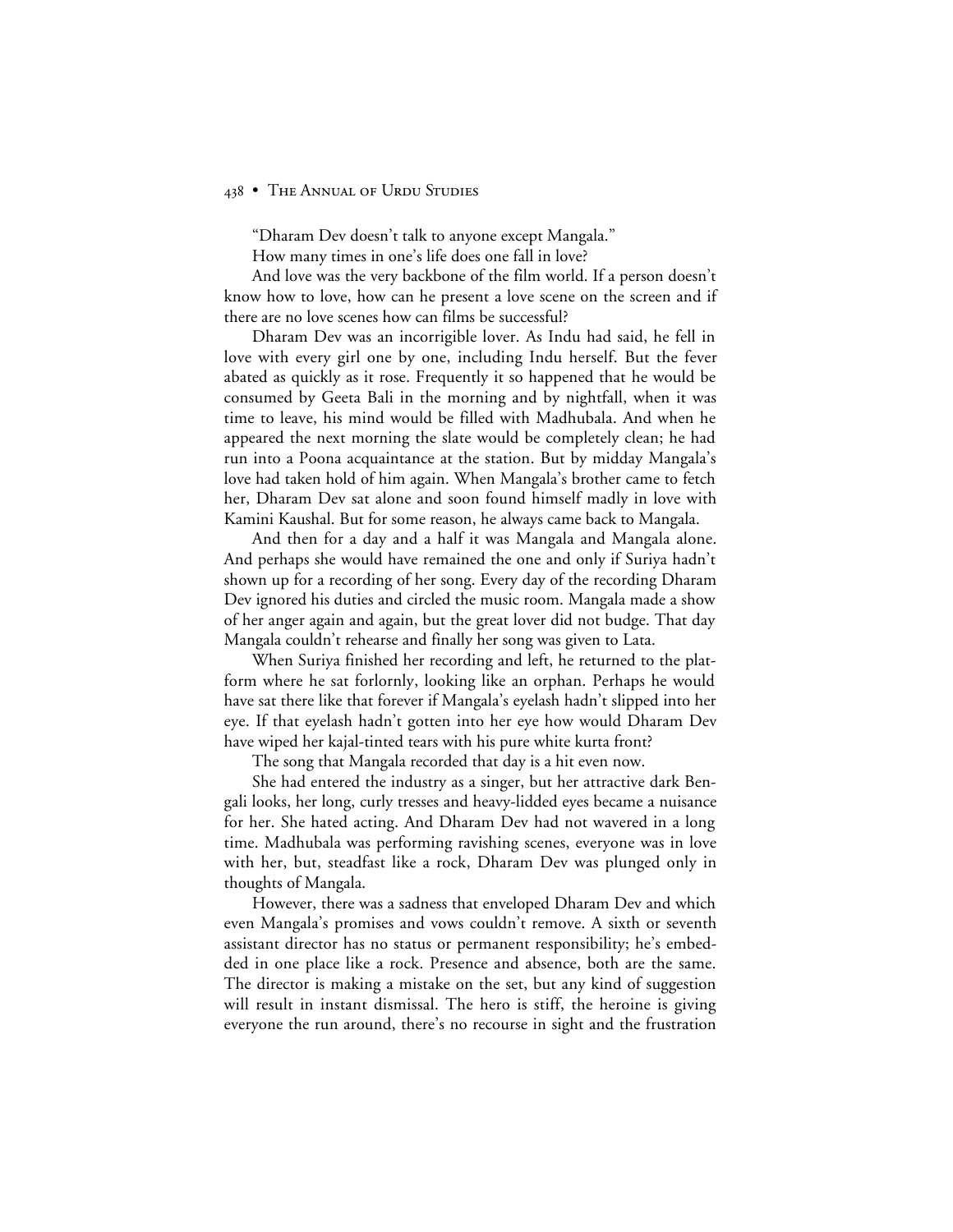and anger of all this is vented on the assistant. All budding young talents are being suppressed, intelligence is being trampled underfoot, common sense and everything else are suffering the pain of hell in the hands of these asses.

But the eyes dark without the aid of kajal, fragrant and dreamy, say, *Keep going. The uncut diamond's fate will know awakening. The undiscovered piece of stone will be cut and blind the eyes of all.* A quiet, silly girl who can't even wrap her sari properly, who demurs like a shrinking lily when she's talking—so what if there's honey in her throat?

But there's nothing that can be done. All the others know how to flirt, the flame of their love knows how to leap but it can also burn. There are arrows darting from all directions.

The best course of action would be to hold the hand of some serene, sweet companion so that the heartbeats can remain under control. Her *anchal* will provide a refuge when a hostile wind blows and then, once the heart is stabilized, go out to take on the world.

And so Dharam Dev entrusted his heart to Mangala and promised a wedding and honeymoon after the release of *Bali.*

And for months after the release of *Bali* he didn't have time to come down to earth. Dinners, parties, and one offer after another. The same person who until yesterday had only been on the fringes of good sense was now viewed as the embodiment of wisdom.

"Make your own film Dharamji, why fill the coffers of others?"

In those days independent producers were being harvested with great speed. In the past it was the film companies that made the films, each boasting its own studio, its own permanent staff, its own laboratories, its own musicians. You finished shooting at night, rush prints were ready the next morning and you took a look at those before you started work that day. A company produced about five or six films a year, and a film was sold without even one frame being screened. Designated distributors arrived, picked up the sealed cans and proceeded to make millions.

Suddenly, after the war, new cinema halls were built. The demand for films increased. New distributors jumped into the arena. And since the original distributors were already linked up with the film companies, there was no choice but to make more films. It would have been better if the number of films had been increased by creating more film companies, studios and stars. But because distributors didn't wish to make huge investments, preferring to start off with only ten or fifteen thousand at the most, and didn't want to tie up their money in a film company, a new process was born. The distributors came to the conclusion that the people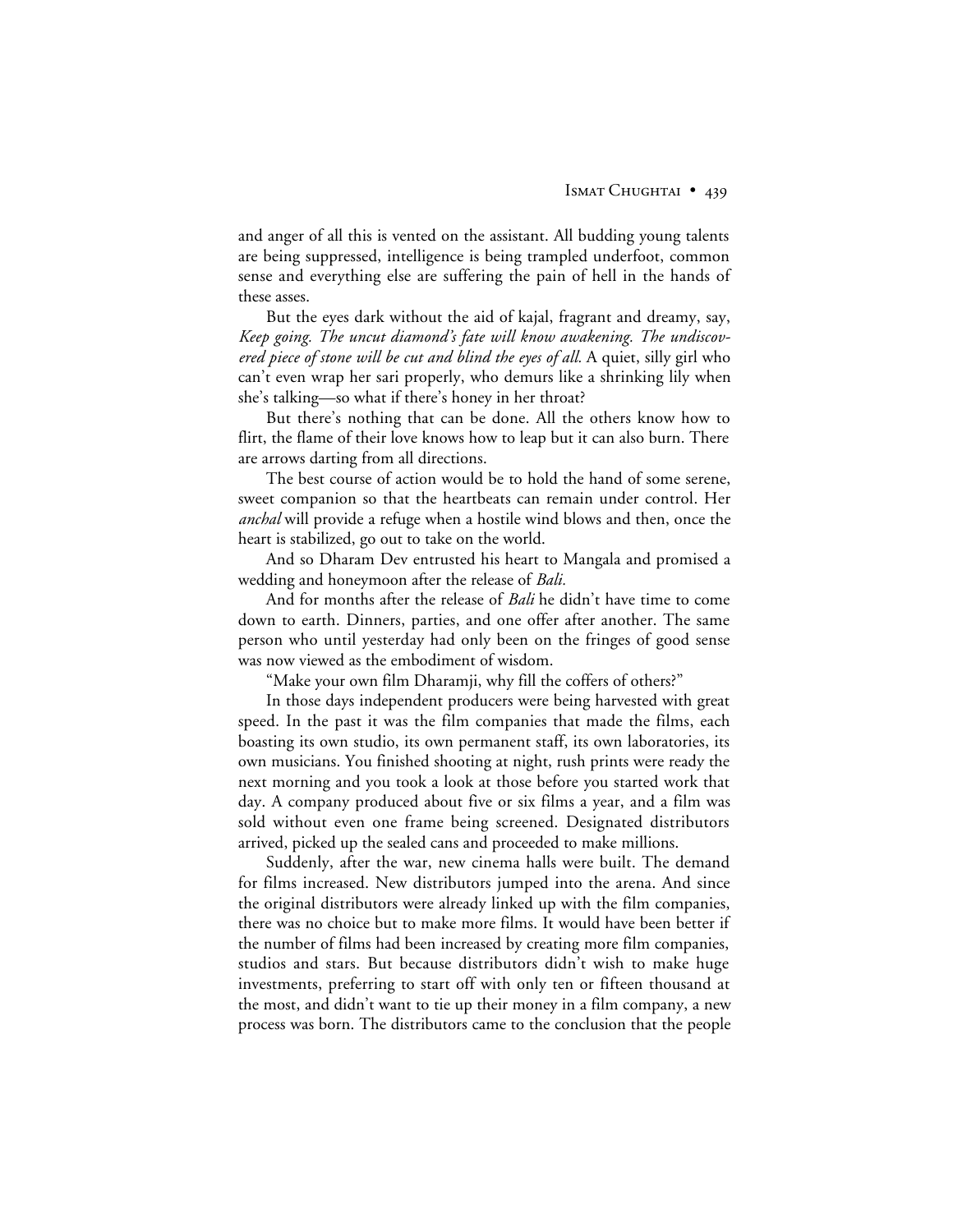really responsible for making a film were not the owners of the film companies, but the directors and film stars, because it was their names which determined the success of a film. Subsequently they advised the directors to give up their loyalty to their masters. Sell the rights for each film separately in each region, they said, we'll pay you in installments and you can make films in installments.

What was so difficult about that? Films began to be produced in installments. And, filled with the idea that it was easy to become a distributor, everyone followed suit. Raise ten or fifteen thousand from here and there and anyone can do it. The staffs from various companies decided to become distributors and, in the end, many of the film companies were forced to shut down, some renting out their studios to producers on installments. Soon there were more producers than there were studios. This shortage of studios was compensated for by shooting outdoors. A shortage of film stars followed. In the process, those who were making films on installments went bankrupt. After this, producers who were able to snag a big film star began making films on installments again, while the others spent nearly all their time trying to secure installments rather than making films.

It wasn't necessary to have a famous and successful director to make a film. Some of the film directors, who had once worked for companies and had now been recruited to work independently, lost their touch. What luxury they had had when they were making films in a studio, where every conceivable convenience was available. There was no struggle to get a date from the film star, no need to book a studio, no running around for empty film, no traveling all over the place with bag and baggage in order to shoot. Some of them became incapacitated, and that was when young directors came forward as rivals, effortlessly shooting films that became instant hits.

#### Like Dharam Dev!

Now the distributor was sure that if you had a big star and good music the exhibitor would take the film and, participating in the installments, would share the burden. We don't need anything else, he figured, just a star and music. And once the stars and musicians became popular, they increased their rates. The money comes from the public's pockets after all, so why not fulfill their demands? Each star was busy shooting twenty films at a time. The twenty producers for these films took whatever their share was, while others who were still waiting for their installments were left with nothing.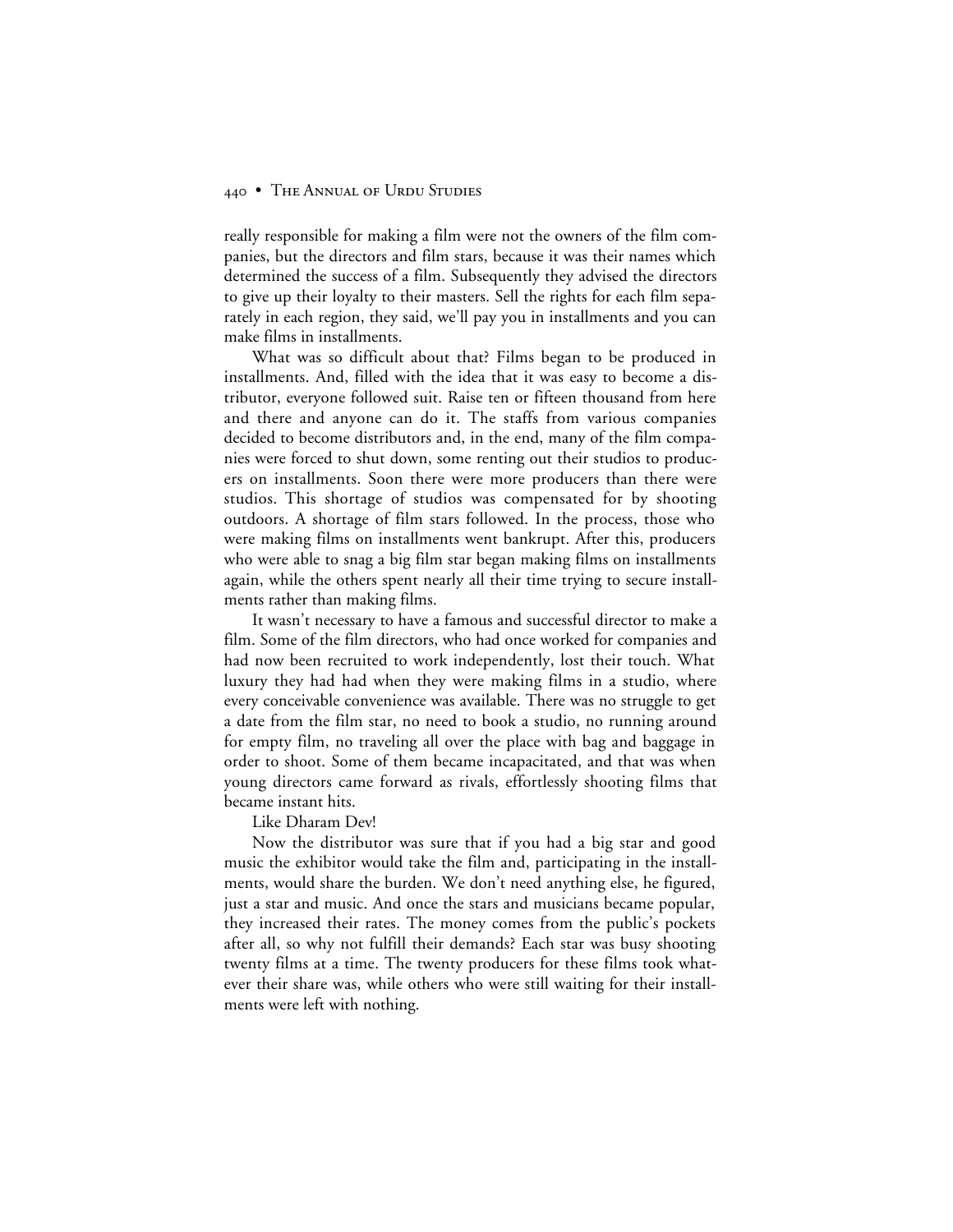At this point the star had to suffer another misfortune. So much money started coming in that if everything was declared nothing would remain after paying the tax. And so, the fashion of black money, that is, money obtained without receipts, originated. Now the independent producers and directors were forced to take on the task of cooking up false receipts along with all the other headaches they had to endure.

There was no time to carry out the promises and vows made under the tamarind tree and meant to be fulfilled after the completion of *Bali.*

Mangala had a role in the success of *Bali.* She had sung all the songs, the songs that constituted the film's essence and which Mangala had imbued with every ounce of her being.

Dharam Dev was a relatively unknown assistant when he was making *Bali*, not the year's most famous director. Now, in every part of the country, his name was plastered on all of the posters. His name echoed all over the world of film. Some people were burning with envy, the distributors were worshipping his name, and Mangala?

Mangala hadn't eaten for two days. She was tired of calling him on the phone. There was no sign of Dharamji. He's at the story session.

"To hell with the story! Go sit with the story or on my grave!" And when Dharamji heard this he came running, barefoot, to her.

"Mangli—my beloved—my soul—I have a splitting headache." He came and placed his head in Mangala's lap. Forgetting her fast she immediately began massaging his temples with balm.

"Oh, these people will drive me crazy."

"You're already crazy."

"Rita says the story should be about the girl."

"So what's the problem?"

"Prakash says, forget Rita, get someone else, make money with sex appeal."

"Oh! And don't just get rid of her clothes, skin the poor girl too; she won't make a sound, she'll be grateful." Mangala used an arrow from her quiver. "Less clothing and more heroine, profit and more profit!"

"And you'll talk to the censors?"

"I've spent all this time talking to you, now what's left to say to the censors."

"Mangli, are you angry with me?"

"What if I say yes?"

"Mangli—there are sixty acres of Pitaji's land near Nagpur, let's go there, there are a lot of tamarind trees there—we'll stretch out under the shade of the trees and …" Dharam sat up as if he was about to leave.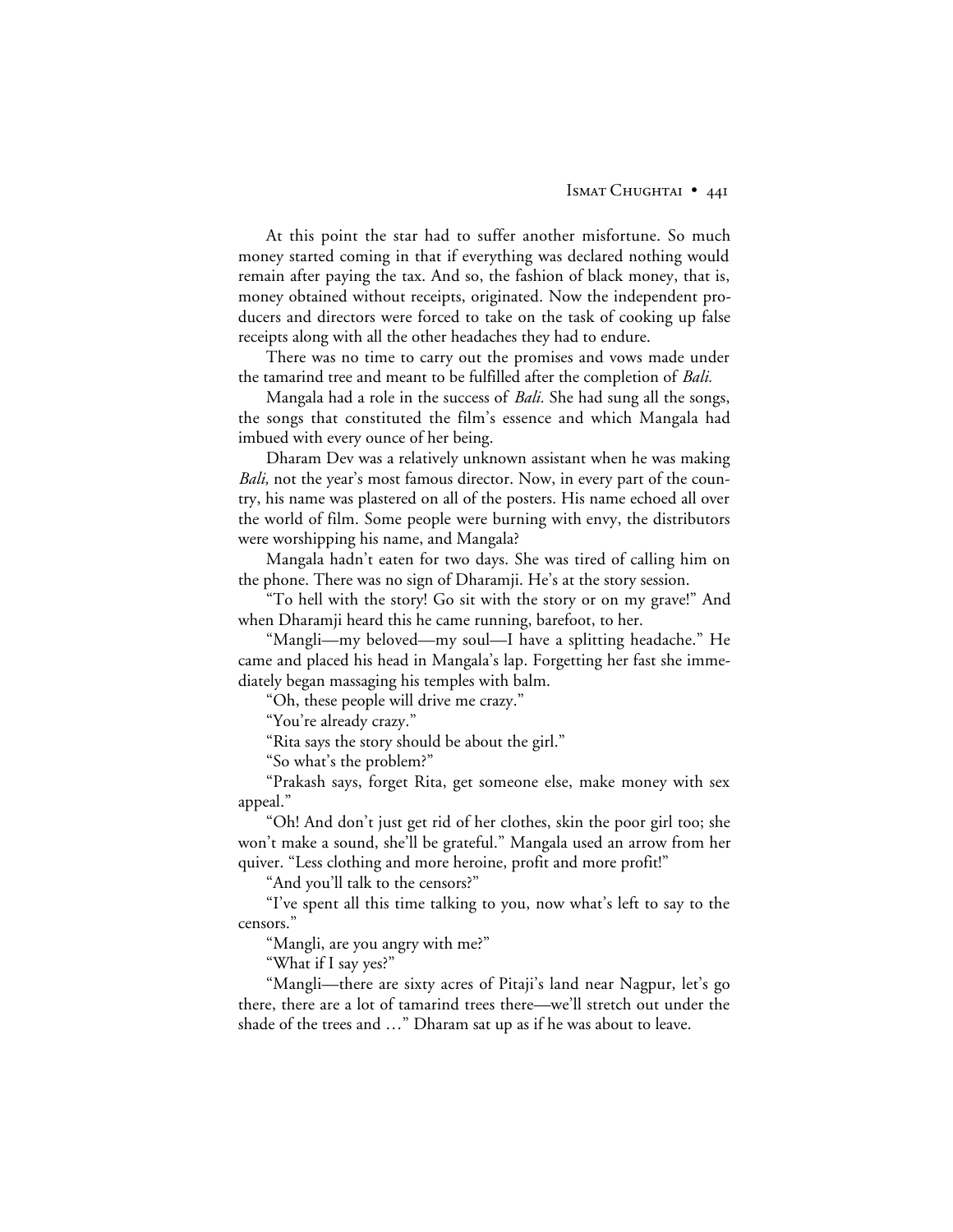"And do exercises on the tamarind leaves," Mangala completed his sentence.

"Oh!" Mangala's aunt stood in the doorway.

"Namaskar Mausi." Dharam tried to touch her feet.

"Look, I don't like all this empty talk. The poor girl hasn't even put a grain of rice in her mouth, and now you come, after all this time."

"Mausi was I working or sitting in the studio doing nothing?" He was moved by Mausi's gentle scolding. He thought, there was someone who thought lovingly of him, rubbed balm on his forehead, who disregarded all her Mausi's complaints and reprimands, even if her Mausi scolded her.

How loving Mausi's reproach was.

And even before he had been given the opportunity to direct *Bali*, Mausi talked with him so sweetly—sweet candy on the outside, quinine within! Mangala would be severely reprimanded for meeting him, her brothers were after his blood, her father was threatening to kill himself.

Today he was being rebuked as if he was one of their own. The person who had been cursed and ordered to stay away was now being scolded for not showing up. Because now he wasn't a dubious egg, he was an alert, active chick. He was being courted for marriage. Mangala's brother is now thinking of becoming a producer; he has said repeatedly that the minute Dharam okays the story he'll assign the stars.

Now when he's late, Mangala's family waits more impatiently for him than for her. There was a time when she was threatened with violence whenever she met him, now she was scolded four times over because she hadn't yet trapped him. Dharam Dev might slip from her hands. A poor, innocent girl was being made to behave like a prostitute, as if this wasn't so much a matter of love and friendship, but a case of snagging a pigeon.

Because of all this talk, Mangala too was beginning to feel a little insecure. He was fickle by temperament. If there was anyone his heart had held longer than her, it was Rita. Actually, of all the people who sat under the tamarind tree, the person most friendly with Mangala was Rita.

But this is the film business. No one is your friend. Your best friend is opportunity. Dharam Dev's position had now changed. He was the rising sun. And Varmaji was setting. When Rita arrived in Bombay no one paid the slightest attention to her. She was young, but she wasn't beautiful.

"Her nose is like a parrot's," someone would say.

"What a flat chin!"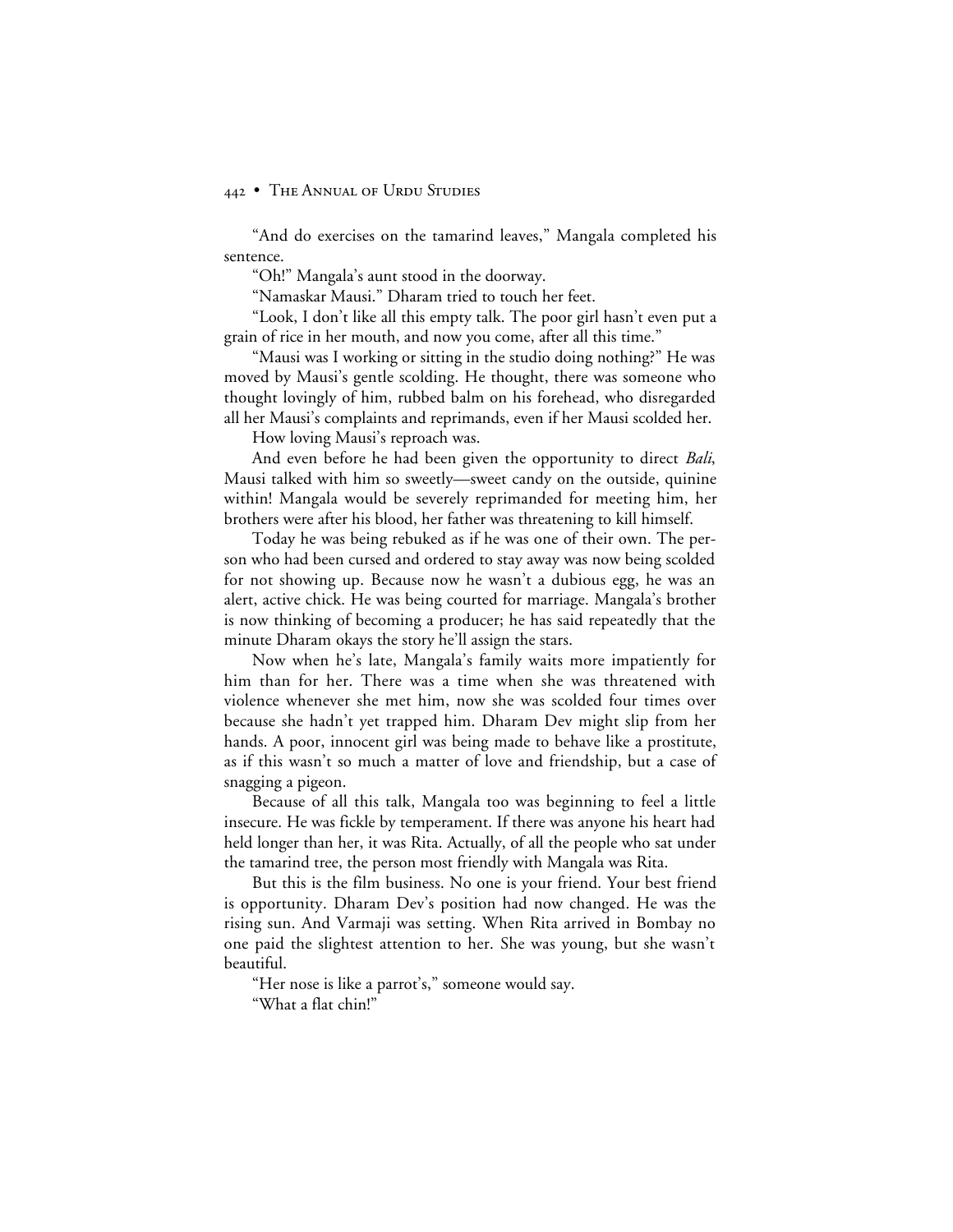But she was an excellent actress. What does a heroine need acting for? She should have good looks and a curvaceous body that you can twist around to mold into a film. And that's all it takes to warm the public's heart!

Rita had run off with some silly boy because of her interest in films. He couldn't surmount the hurdles and went back. The path in the film business only goes one way; there's no room for turning around. When she lost hope on all sides she finally placed her head in the lion's jaw.

"He's a wretch, he'll keep you as a mistress," everyone told Rita, but what other route was open to her? By chance Varmaji had no one just then. The actress he had molded became a hit and, with her foot resting on his shoulder, she became a star on the horizon. His wounds were still raw and very much in need of balm. He gathered together the shattered Rita with both hands. It seemed as if he had developed a fondness for being bruised constantly. To hell with the future; to prove that Rita was a diamond and the film industry an abode of asses, he lowered himself so that she could rise to great heights. While playing with her as if she were a doll, he made such films that soon she was raised up to the skies. She was inundated with contracts. Varmaji didn't get involved with paperwork, nor did Rita feel the need to make anything official. And he was the one in charge of her hot new business. He would make a decision after hearing the story and then he would receive payment. In other words, he kept everything under his own wing. Varmaji's wife didn't seem to mind much either. The relationship between husband and wife had come to an end after his first film became a hit. Now he had the status of a checkbook. Although he didn't touch a penny of Rita's money, he was still reaping a good harvest. He also paid the rent from his own pocket for the flat he shared with her. And Rita was offering her full cooperation for his new film.

The moment Rita became a star her family began to exhibit great affection for her. First her brothers and sisters came to see her. Rita's debased honor received a lift. She fell at their feet. At least her sister had thought of her—sister. She sent the rest of her family suitcases full of gifts. The sisters returned after two months. It seemed they liked living in Bombay. The mother, unable to withstand the absence of her daughters, also arrived. A few uncles came as well and decided to stay on. Who could bear to live in the village anymore?

Varmaji became a stranger in his own flat. Rita's brothers-in-law, overly confident due to Rita's success, got involved in one deal after another without Varmaji's advice. He was up in arms and protested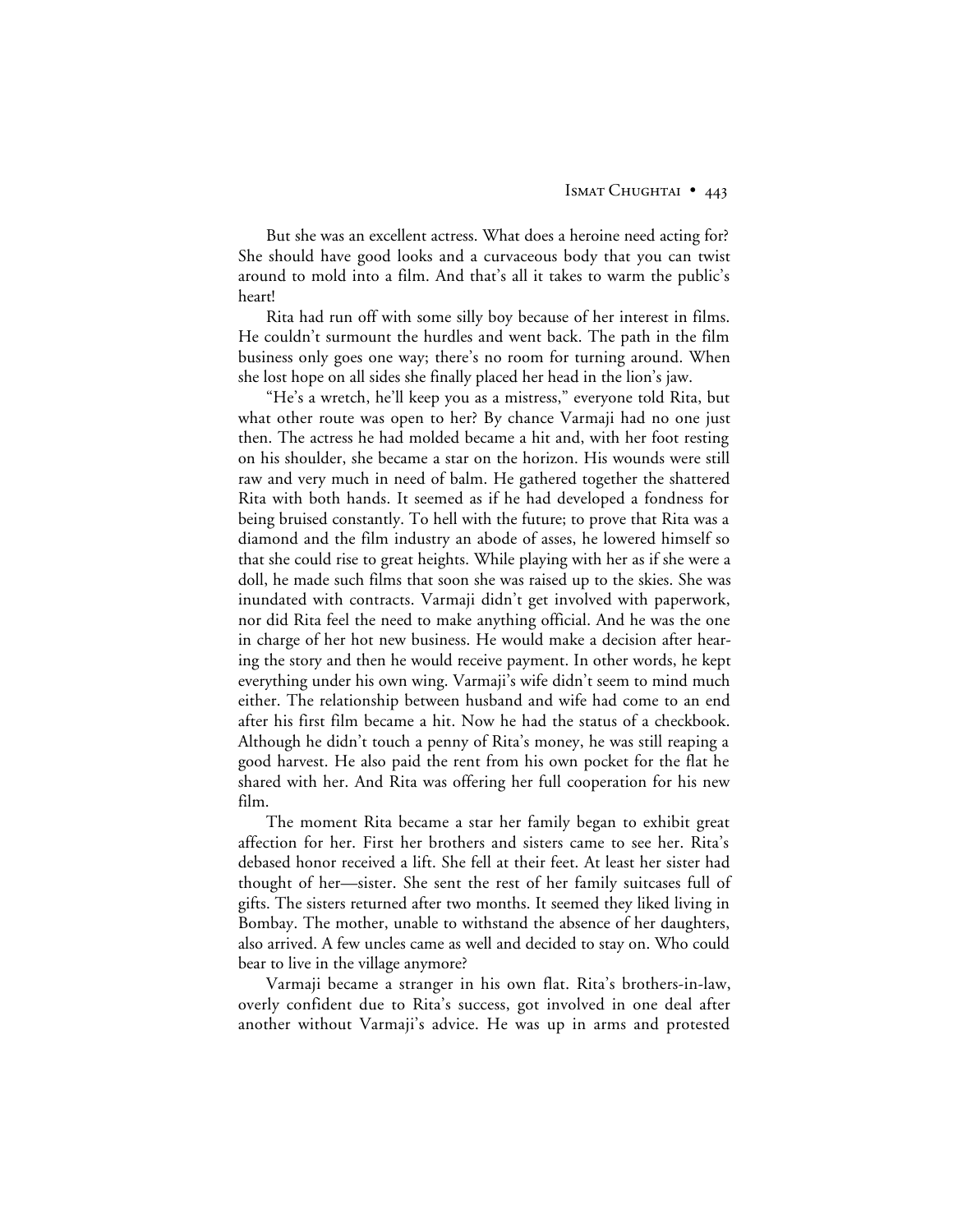wildly, but to no avail. He wasn't really interested in sleeping with Rita; all he did was play with her as if she were a doll. The worries of business, his wife's unfair treatment, his friends' lack of loyalty—he drowned all these in Rita's laughter. When all these people gathered in his house he controlled himself for a few days but then, unable to take much more, he finally said to Rita, "Get rid of them. Give them presents and get them out of here." Rita's heart broke. How hard it had been to get her family to speak to her again. How could she do this? Her family, on the other hand, wanted to know why this man had glued himself to her. His presence only served to damage Rita's reputation. And anyway, there was already a dearth of rooms in the flat and he was only making the situation worse.

Rita didn't know what to do, but one day she put her head down on Dharam Dev's shoulder and broke down. Dharam Dev's soft heart was shaken.

"Get another flat, everything will be all right," he said decisively after hearing the whole story. And before night fell he had handed Rita the keys to her new flat.

But Varmaji didn't take this calmly; he was livid.

"What do you think? You, a handful of dust, now spread over the horizon because of me—you say that I'm a storm? Yes, if I can create, I can also destroy. I'll ruin you. My name's not Inderjeet Varma if I don't have all of your contracts cancelled. Wretch! You think your family is something special?"

Rita began trembling with fear. Varmaji was like a god to her. Indeed, she was someone he had created from nothing. She was new to all this, wasn't she? She believed that Varmaji would reduce her to dust. She didn't know that Varmaji was like a hollow drum. This she discovered after she had been in the industry a long time. But at that time she promised him that she would live in the new flat only for the sake of appearances, and would really spend all her free time with him. The train proceeded to move forward in this fashion.

But something went wrong. People spiced up the story of the move to the new flat and of Rita's quarrels with Varmaji, and passed the tidbits on to Mangala. Also, Rita and Dev's names frequently appeared side by side in newspapers, and Varmaji began to view Dharam Dev with a great deal of suspicion.

Mangala had been circling around in her rooms like a cat with burnt paws. At the insistence of her brother and mother, she had already made two or three calls to Dharam Dev reminding him that it was Durga Puja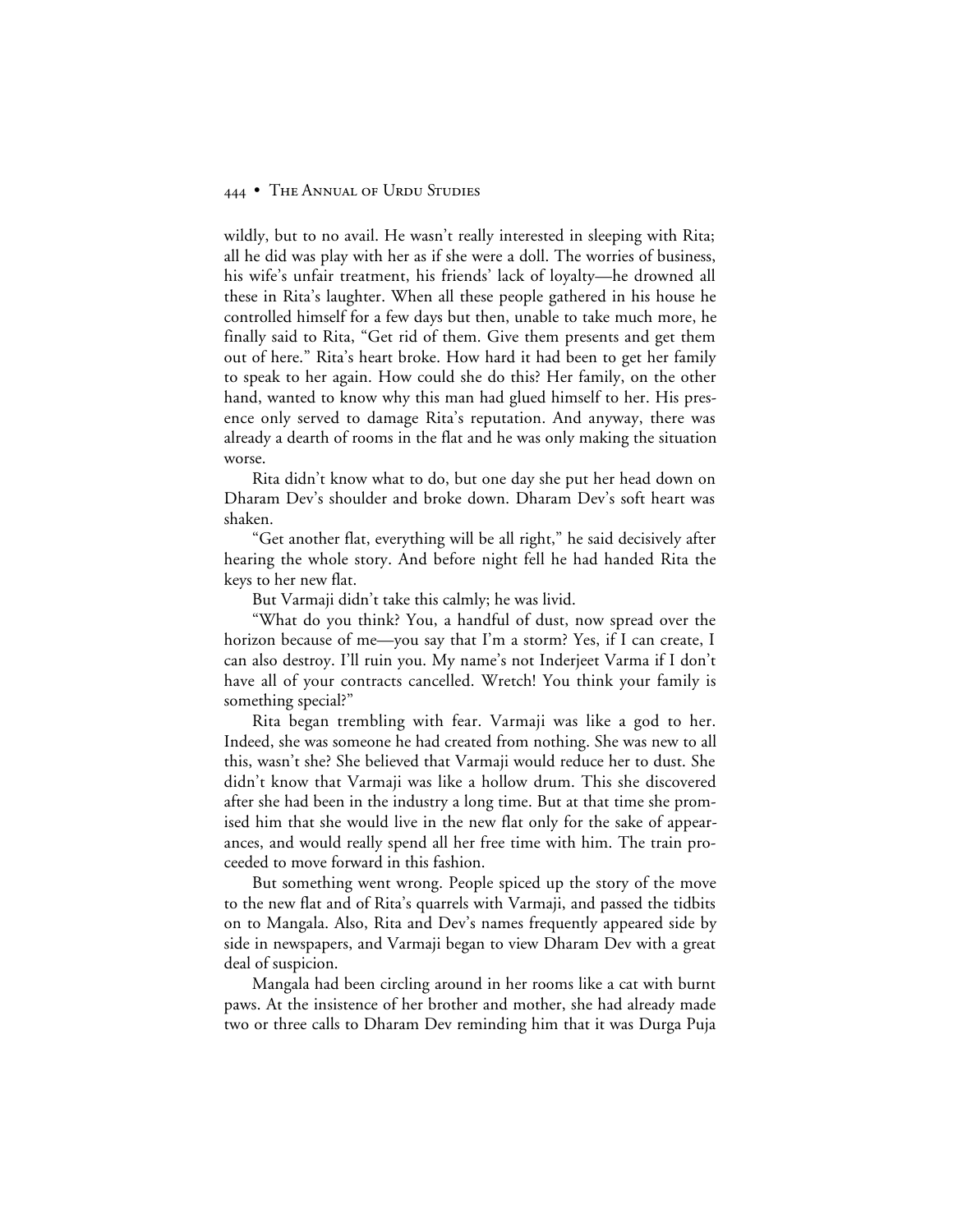tonight, an event in which his participation was a must. She had also warned him that if he didn't drop everything and come he would never see her face again.

She finally got through to him once more and he chatted lovingly with her for a long time. Mangala's spirit danced with joy. All her doubts and misgivings vanished. He was hers and no force in the world could separate them. At that day's puja ceremony he would participate along with the rest of the family, as her fiancé. Now the matter had gone beyond gossip. She had already made him her own, her family would also accept him formally and the two would receive Durga Mayya's blessing too. All that would remain then was the seven turns of marriage.

"Look, Dharam Dev is now an important man, he's in an air-conditioned office all day interviewing young girls. I think his resolve is faltering, and remember, Rita is a one lakh-rupee heroine."

Only a moment ago Dharam Dev's voice was pouring honey into her ears, but now Bhaya's remarks gave rise to bitter, sour doubts again. She kept trying the phone for half an hour. The phone was busy! Guests began arriving in the house. Trays of flowers and sweets were prepared. Children were creating a din on the stairs. After trying a long time she got through to the office. He's gone to drop Rita Devi off, she was told.

She called again after fifteen minutes. He hasn't returned yet, she was told.

 She called again. Her hands were trembling. When Dharam Dev's sweet voice fell into Mangala's ears she became tongue-tied. She felt angry at herself for doubting him.

"What's the matter Mangu yaar?"

"You're coming to the puja, aren't you?"

"Puja?"

"Yes … Durga Puja, don't you remember?"

"Oh!" Dharam Dev's voice lost its vitality. "The thing is Mangala, there's some work I have to do first."

"So you won't come?"

"I will, but I'll probably be late."

"You'll come when the puja is over?"

"But Mangala. Listen … listen …"

But Mangala didn't let him finish. She banged down the receiver and slumped over the table, her head cradled between her elbows.

"Not coming, is he?" Bare Bhaya said sarcastically.

"He says he might be late. But he'll come."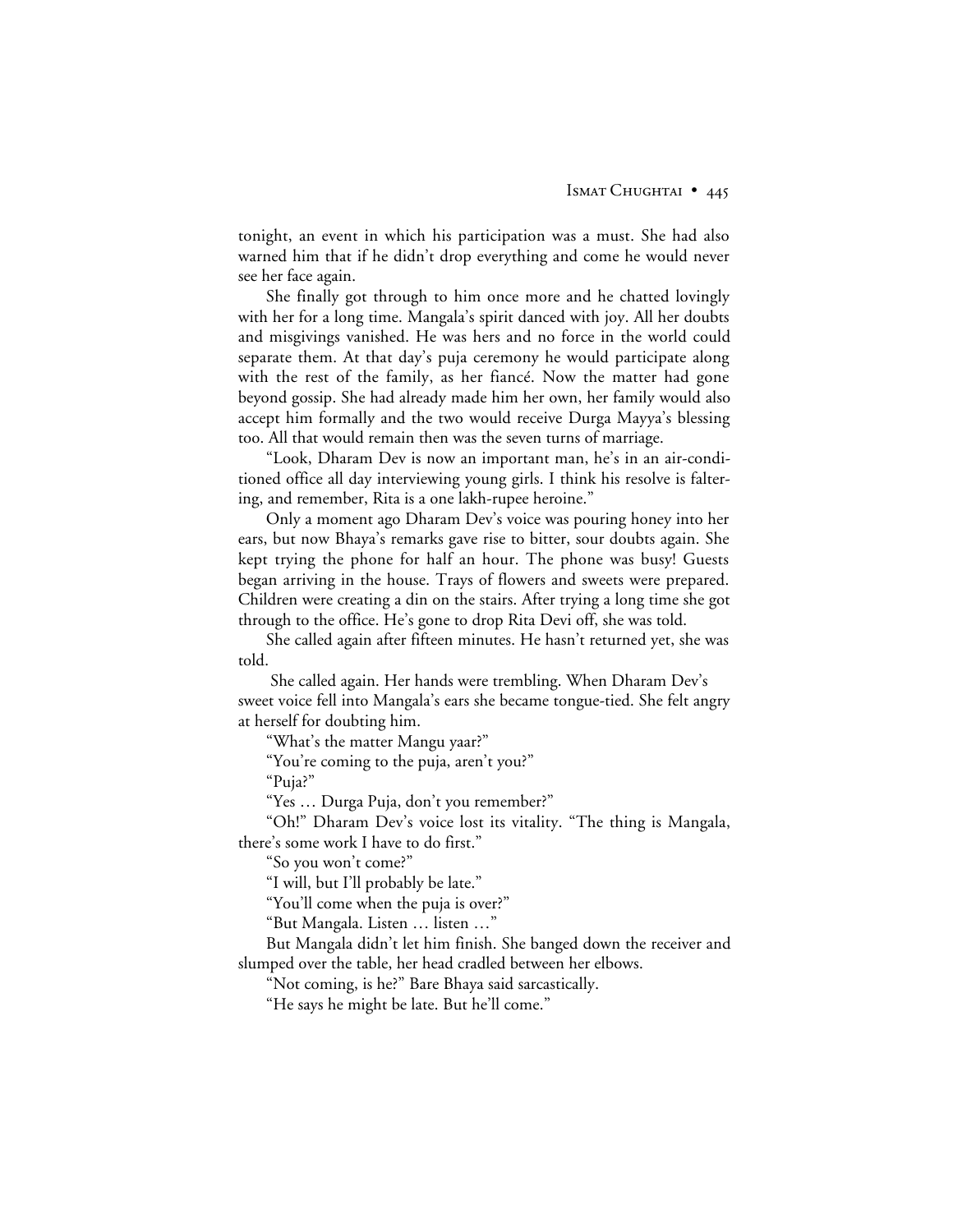"Well, of course he'll be late. Has he ever been early? After one hit film his head is in the seventh heaven."

"Dial his number, I'll talk to him," wiping her hands with her sari, Mangala's mother leapt toward her.

Bare Bhaya stopped her. "No. There's no need to beg in front of anyone Maa. If he comes, fine, if he doesn't, that's fine too. He's become used to people pleading with him. When I asked him to give Sheela a test he dodged the issue by saying this business wasn't appropriate for girls from good families." Bare Bhaya was head over heels in love with Sheela.

It was time for the puja. Everyone was waiting for Dharam Dev. People's glances turned toward Mangala's face again and again. She was sitting quietly, looking guilty, wishing she could squeeze this moment between her fists.

Seven, half past seven, eight, and then nine. No one arrived.

It was eleven. All the guests had left. But Mangala stood leaning against the front door waiting, just as every husband-worshipping wife waits for her thoughtless husband. But she's still a virgin. What will happen after she's married?

What if Keshu returns with a failed mission?

But Keshu couldn't return with a failed mission.

Keshu was Dharam Dev's most important uncle. He worked for the canteen at the Bombay Talkies and he used to pay all of Dharam Dev's debts. How many cigarettes he had helped him smoke, how many paans he had gotten him and how many omelets he had stuffed Dharam Dev with. Dharam Dev hadn't forgotten all this. When his first contract was signed Keshu came with him. There were no special duties assigned to him. Getting cigarettes for him, having omelets fried, obtaining biris for him from Varli Naakah—this was all he did. But now the money came from Dharam Dev's pocket. Keshu followed him like his shadow. Even when Dharam Dev went to the bathroom, Keshu stood guard outside the door. If he hadn't approved of Mangala there was no way Dharam Dev could have developed a relationship with her. Keshu regarded Mangala as his sister. As for Dharam Dev's friends, they were afraid of Keshu. If any of them made the mistake of being rude on the phone, Keshu immediately made Dharam Dev break off relations with them. Keshu wasn't just honest, unbeknownst to Dharam Dev he would also buy whiskey from his own pocket to ruin the credibility of Dharam Dev's flunkeys.

As an inducement to leave his nephew people tried to bribe Keshu with three or four times the salary Dharam Dev gave him, but Keshu refused all offers outright.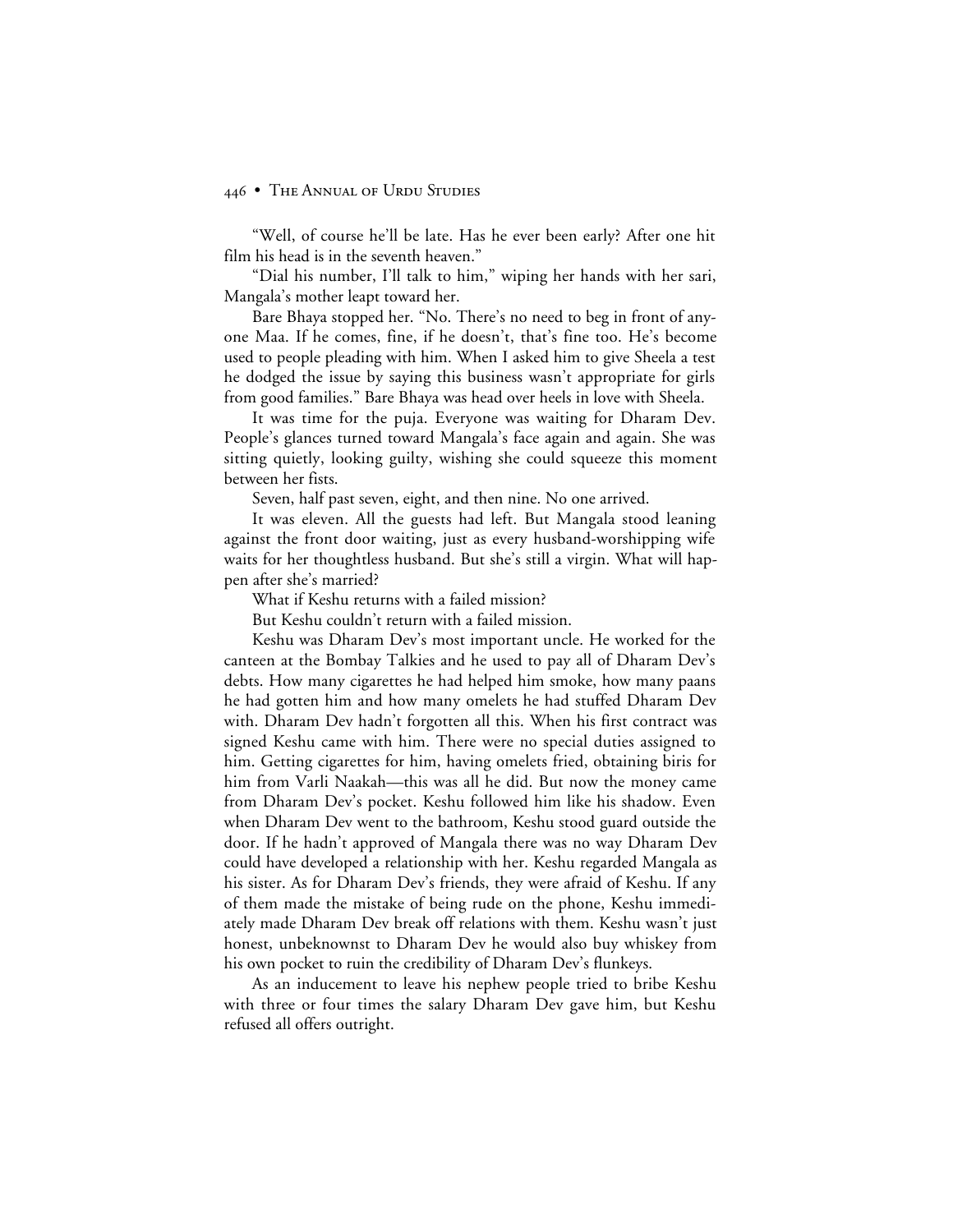"If Dharamji decides not to give me a single penny and kicks me out of the house, even then I won't leave him."

Dharamji felt great pride when he listened to all this talk. How many years had Keshu spent in the industry, yet he never got involved with a woman. He lived quietly with his homely wife and three children in an old Dawar house. He had never touched a drop of alcohol, although he kept a bottle with him at all times; who knows when someone might ask for a drink. His only weakness was Dharam Dev. One wonders how and why an oddity like him had survived in the industry. Mangala knew that he wouldn't even hesitate to lie for Dharam Dev. If Dharam Dev was at a party drinking and carousing, Keshu would always say "He's working on the story. There's testing going on, he's listening to tunes." And sometimes when Dharam Dev himself admitted that he had been at a party, Keshu would immediately declare, "Dharamji was just sitting there, he didn't touch a drop."

He took care of Dharam Dev just like a jealous wife, making sure he didn't get into trouble. After all, clouds do gather around the rising sun—dark, thick clouds. Randhir was working on his new script. He was a very talkative man. Sometimes when Dharam Dev got to talking with him, he would forget to tell Keshu where he was going and Keshu would be spinning around like a suspicious wife trying to locate him. When Dharam Dev returned and Keshu discovered that he hadn't been in a dangerous place and that he had gone for a drink of coconut water or to the corner shop for a paan, Keshu would heave a sigh of relief.

Keshu returned around twelve. When she saw him, Mangala acted nonchalant.

"Tomorrow Barman Sahib will arrive at the studio at ten. Shall I bring the car round for rehearsal?" he asked.

Mangala glowered at him. She had sent the wretch to find Dharam Dev. Why was he talking nonsense?

"Where is he?" she asked irately.

"He said, 'We're leaving, you find out the time from Barman Sahib for tomorrow's rehearsal and tell Didi.' I watched him get into the car with Randhir Sahib. And … he … he …" He was groping for an excuse. "Maybe he got home and fell asleep."

"He's not at home, I called," Mangala roared.

"Then … the …. maybe …" He was like a criminal who has admitted his guilt.

"Where did you see him?"